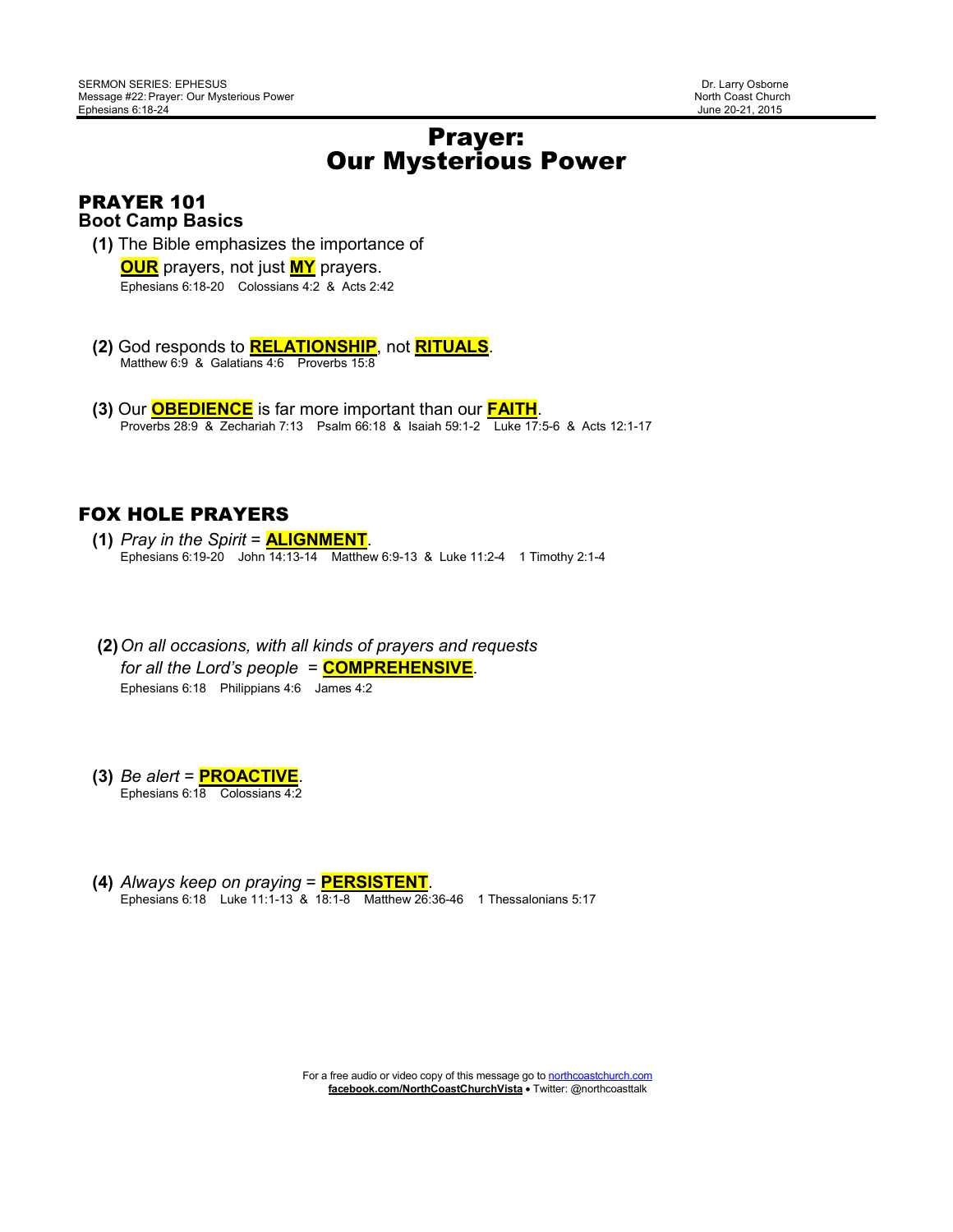## Food for Thought

 for the week of June 21, 2015  *(Questions and Scriptures for further personal study)* 

**1.** Many of us have a "solo sport" type of faith and prayer where we don't include anyone else in our own spiritual matters. What purposes do we see in the following verses for including other people in our faith and prayer life?

#### **1 Thessalonians 5:11 New**

**<sup>11</sup>**Therefore encourage one another and build each other up, just as in fact you are doing.

*[NIV]* 

## **James 5:16**

<sup>16</sup> Therefore confess your sins to each other and pray for each other so that you may be healed. The prayer of a righteous person is powerful and effective. *[NIV]* 

## **Ecclesiastes 4:9-12**

**<sup>9</sup>**Two are better than one,

because they have a good return for their labor:

**<sup>10</sup>**If either of them falls down,

one can help the other up.

But pity anyone who falls

and has no one to help them up.

**<sup>11</sup>**Also, if two lie down together, they will keep warm.

But how can one keep warm alone?

**<sup>12</sup>**Though one may be overpowered, two can defend themselves.

A cord of three strands is not quickly broken. *[NIV]* 

# **Proverbs 27:17**

**<sup>17</sup>**As iron sharpens iron, so one person sharpens another. *[NIV]*

How would you rate your faith and prayer life on the continuum below?



**2.** Nehemiah was a man whose prayer life went far beyond just asking God for what he wanted. Read Nehemiah 1:1-10 and jot down anything you find that gives you insight into Nehemiah's relationship and communication with God – and how it might impact or help you grow in your own prayer life.

# **Nehemiah 1:1-10**

*Nehemiah's Prayer*

**<sup>1</sup>** The words of Nehemiah son of Hakaliah:

In the month of Kislev in the twentieth year, while I was in the citadel of

Susa,**<sup>2</sup>**Hanani, one of my brothers, came from Judah with some other men, and I questioned them about the Jewish remnant that had survived the exile, and also about Jerusalem.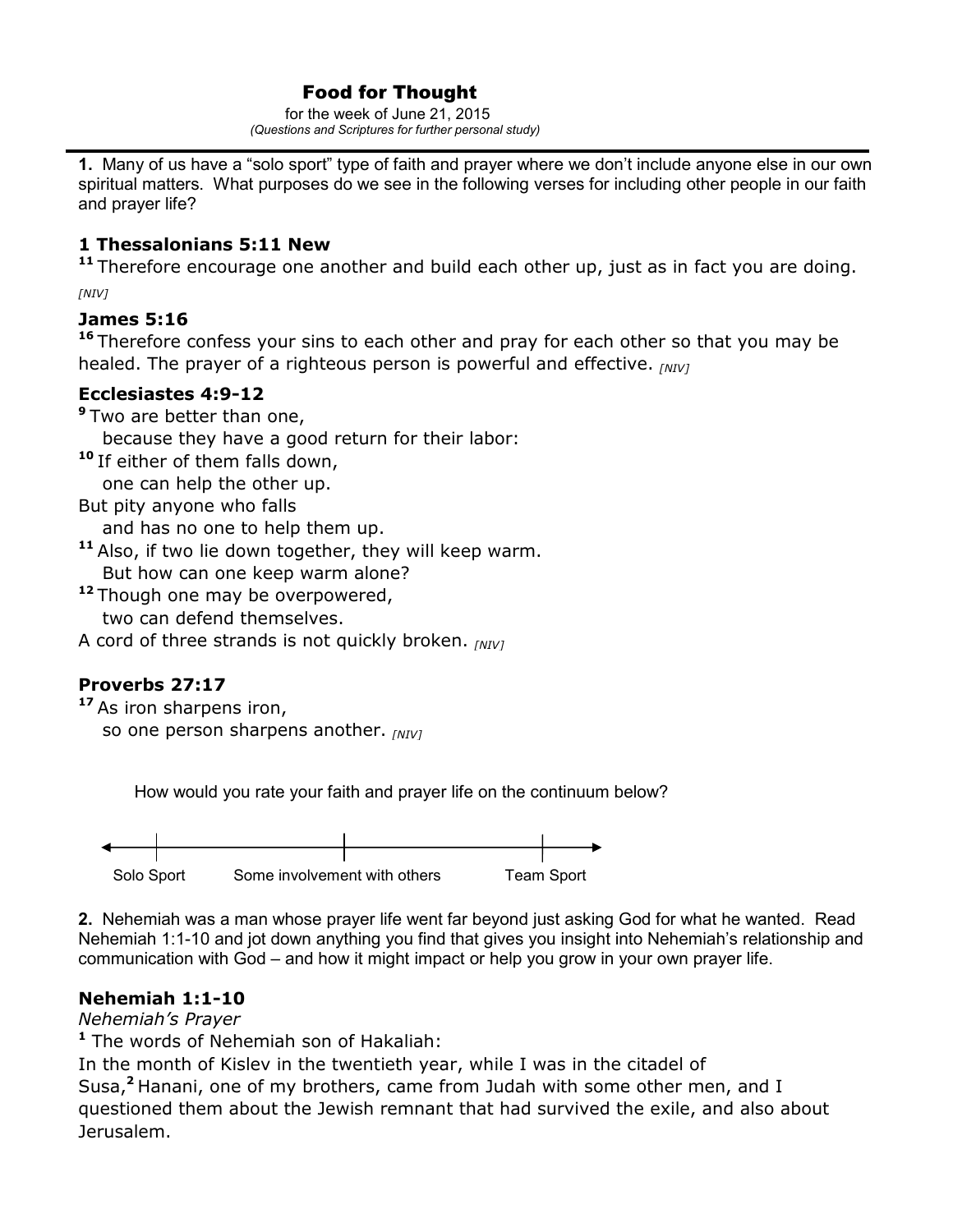**<sup>3</sup>**They said to me, "Those who survived the exile and are back in the province are in great trouble and disgrace. The wall of Jerusalem is broken down, and its gates have been burned with fire."

**<sup>4</sup>**When I heard these things, I sat down and wept. For some days I mourned and fasted and prayed before the God of heaven. **<sup>5</sup>**Then I said:

"LORD, the God of heaven, the great and awesome God, who keeps his covenant of love with those who love him and keep his commandments, **<sup>6</sup>**let your ear be attentive and your eyes open to hear the prayer your servant is praying before you day and night for your servants, the people of Israel. I confess the sins we Israelites, including myself and my father's family, have committed against you. **<sup>7</sup>**We have acted very wickedly toward you. We have not obeyed the commands, decrees and laws you gave your servant Moses.

**<sup>8</sup>**"Remember the instruction you gave your servant Moses, saying, 'If you are unfaithful, I will scatter you among the nations, **<sup>9</sup>**but if you return to me and obey my commands, then even if your exiled people are at the farthest horizon, I will gather them from there and bring them to the place I have chosen as a dwelling for my Name.'

**<sup>10</sup>**"They are your servants and your people, whom you redeemed by your great strength and your mighty hand. *[NIV]* 

**3.** This weekend we were reminded about the purpose and effectiveness of persistent prayer. In what way does the story of the death of David's son in 2 Samuel 12:15-23 illustrate the principle of persistence?

#### **2 Samuel 12:15-23**

**<sup>15</sup>**After Nathan had gone home, the LORD struck the child that Uriah's wife had borne to David, and he became ill. **<sup>16</sup>**David pleaded with God for the child. He fasted and spent the nights lying in sackcloth<sup>[a]</sup> on the ground. <sup>17</sup> The elders of his household stood beside him to get him up from the ground, but he refused,and he would not eat any food with them.

**<sup>18</sup>**On the seventh day the child died. David's attendants were afraid to tell him that the child was dead, for they thought, "While the child was still living, he wouldn't listen to us when we spoke to him. How can we now tell him the child is dead? He may do something desperate."

**<sup>19</sup>**David noticed that his attendants were whispering among themselves, and he realized the child was dead. "Is the child dead?" he asked.

"Yes," they replied, "he is dead."

**<sup>20</sup>**Then David got up from the ground. After he had washed, put on lotions and changed his clothes, he went into the house of the LORD and worshiped. Then he went to his own house, and at his request they served him food, and he ate.

**<sup>21</sup>**His attendants asked him, "Why are you acting this way? While the child was alive, you fasted and wept, but now that the child is dead, you get up and eat!"

**<sup>22</sup>**He answered, "While the child was still alive, I fasted and wept. I thought, 'Who knows? The LORD may be gracious to me and let the child live.'<sup>23</sup> But now that he is dead, why should I go on fasting? Can I bring him back again? I will go to him, but he will not return to me." *[NIV]*